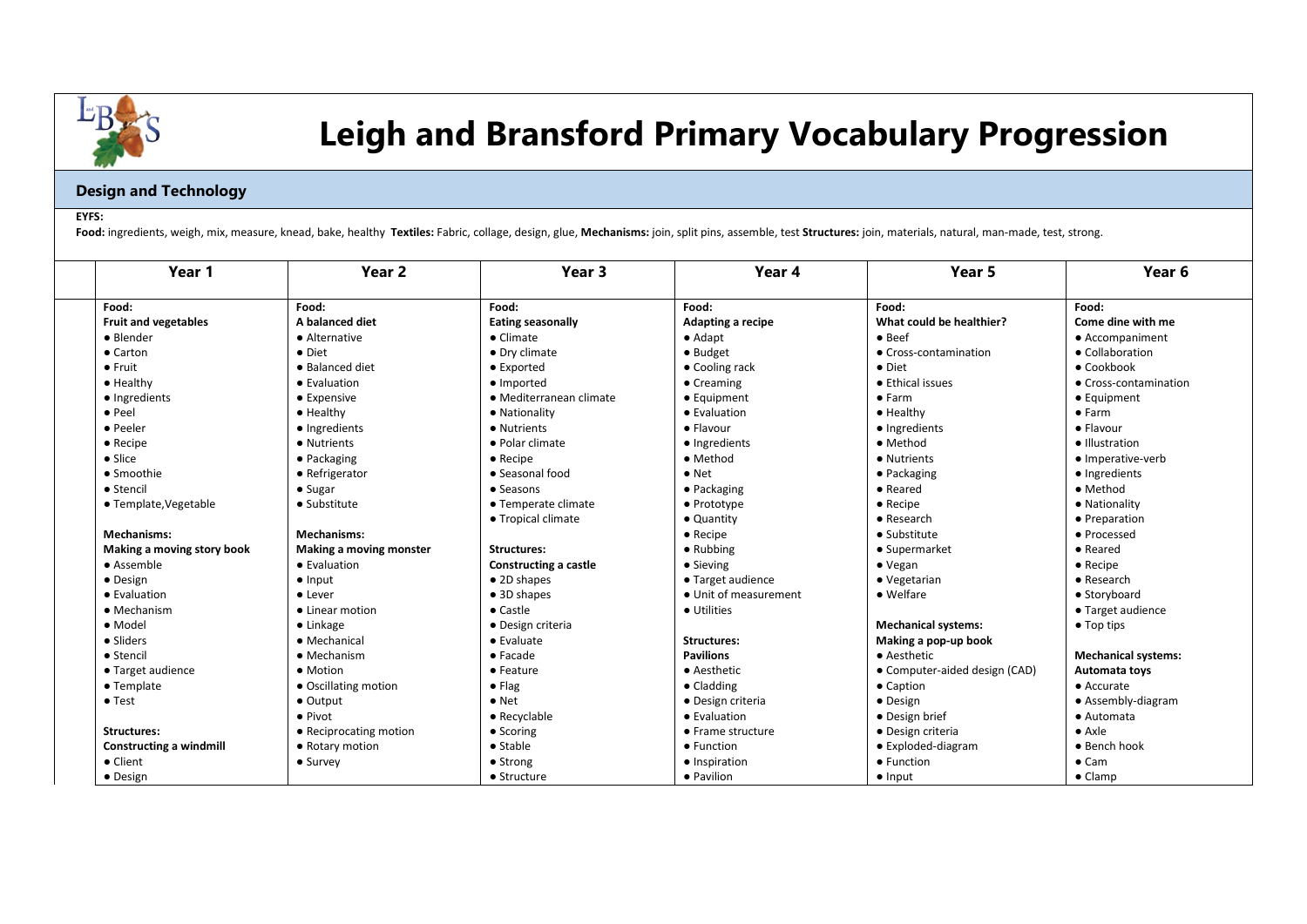| • Evaluation            |                         | $\bullet$ Tab              | • Reinforce                | $\bullet$ Linkage                | • Component            |
|-------------------------|-------------------------|----------------------------|----------------------------|----------------------------------|------------------------|
| $\bullet$ Net           | <b>Structures:</b>      | • Weak                     | • Stable                   | • Mechanism                      | • Cutting list         |
| $\bullet$ Stable        | Baby bear's chair       |                            | $\bullet$ Structure        | • Motion                         | • Diagram              |
| • Strong                | • Function              | <b>Textiles:</b>           | • Target audience          | $\bullet$ Output                 | · Dowel                |
| $\bullet$ Test          | $\bullet$ Man-made      | <b>Cushions</b>            | • Target customer          | • Pivot                          | • Drill bits           |
| $\bullet$ Weak          | · Mould                 | • Accurate                 | $\bullet$ Texture          | • Prototype                      | • Exploded-diagram     |
| $\bullet$ Windmill      | • Natural               | • Applique                 | • Theme                    | • Slider                         | $\bullet$ Finish       |
|                         | $\bullet$ Stable        | • Cross-stitch             |                            | • Structure                      | • Follower             |
| <b>Textiles:</b>        | $\bullet$ Stiff         | • Cushion                  | <b>Textiles:</b>           | • Template                       | • Frame                |
| <b>Puppets</b>          | $\bullet$ Strong        | • Decorate                 | <b>Fastenings</b>          |                                  | • Function             |
| • Decorate              | $\bullet$ Structure     | • Detail                   | • Aesthetic                | <b>Textiles:</b>                 | • Hand drill           |
| • Design                | $\bullet$ Test          | $\bullet$ Fabric           | • Assemble                 | <b>Stuffed toys</b>              | · Jelutong             |
| • Fabric                | $\bullet$ Weak          | $\bullet$ Patch            | • Book sleeve              | • Accurate                       | $\bullet$ Linkage      |
| $\bullet$ Glue          |                         | • Running-stitch           | • Design criteria          | • Annotate                       | • Mark out             |
| · Model                 | <b>Textiles:</b>        | $•$ Seam                   | • Evaluation               | • Appendage                      | • Measure              |
|                         |                         |                            |                            |                                  |                        |
| • Hand puppet           | <b>Pouches</b>          | • Stencil<br>• Stuffing    | • Fabric                   | • Blanket-stitch                 | • Mechanism<br>• Model |
| $\bullet$ Safety pin    | • Accurate              |                            | • Fastening                | · Design criteria                |                        |
| $\bullet$ Staple        | • Fabric                | • Target audience          | $\bullet$ Mock-up          | • Detail                         | • Research             |
| • Stencil               | $\bullet$ Knot          | • Target customer          | $\bullet$ Net              | • Evaluation                     | $\bullet$ Right-angle  |
| • Template              | • Pouch                 | • Template                 | • Running-stitch           | $\bullet$ Fabric                 | $\bullet$ Set square   |
|                         | • Running-stitch        |                            | • Stencil                  | $\bullet$ Sew                    | $\bullet$ Tenon saw    |
| <b>Mechanisms:</b>      | $\bullet$ Sew           | <b>Electrical systems:</b> | • Target audience          | $\bullet$ Shape                  |                        |
| <b>Wheels and axles</b> | $\bullet$ Shape         | <b>Static electricity</b>  | • Target customer          | • Stuffed toy                    | <b>Textiles:</b>       |
| $\bullet$ Axle          | • Stencil               | • Attract                  | • Template                 | • Stuffing                       | Waistcoats             |
| • Axle holder           | • Template              | • Component                |                            | • Template                       | • Accurate             |
| $\bullet$ Chassis       | • Thimble               | • Constructive-criticism   | <b>Electrical systems:</b> |                                  | $\bullet$ Adapt        |
| • Design                |                         | • Design criteria          | <b>Torches</b>             | <b>Electrical systems:</b>       | • Annotate             |
| • Evaluation            | <b>Mechanisms:</b>      | • Electrostatic            | • Battery                  | <b>Electronic greeting cards</b> | • Design               |
| $\bullet$ Fix           | <b>Fairground wheel</b> | • Evaluation               | $\bullet$ Bulb             | • Battery                        | • Design criteria      |
| • Mechanic              | $\bullet$ Axle          | $\bullet$ Feedback         | • Buzzer                   | • Buzzer                         | • Detail               |
| • Mechanism             | • Decorate              | • Motion                   | $\bullet$ Cell             | • Circuit                        | • Fabric               |
| · Model                 | • Evaluation            | $\bullet$ Repel            | • Component                | • Coin cell battery              | • Fastening            |
| $\bullet$ Test          | • Ferris wheel          | • Target audience          | • Conductor                | • Component                      | $\bullet$ Knot         |
| • Wheel                 | • Mechanism             | $\bullet$ Test             | $\bullet$ Copper           | • Conductor                      | • Properties           |
|                         | $\bullet$ Stable        |                            | • Design criteria          | $\bullet$ Copper                 | • Running-stitch       |
|                         | • Strong                | <b>Mechanical systems:</b> | • Electrical item          | • Design                         | $\bullet$ Seam         |
|                         | $\bullet$ Test          | <b>Pneumatic toys</b>      | • Electricity              | • Design criteria                | • Sew                  |
|                         | • Waterproof            | • Exploded-diagram         | • Electronic item          | • Function                       | $\bullet$ Shape        |
|                         | $\bullet$ Weak          | • Function                 | • Function                 | • Innovative                     | • Target audience      |
|                         |                         | $\bullet$ Input            | · Insulator                | · Insulator                      | • Target customer      |
|                         |                         | • Lever                    | • Series circuit           | $\bullet$ LED                    | • Template             |
|                         |                         | $\bullet$ Linkage          | • Switch                   | • Modify                         | • Thread               |
|                         |                         | • Mechanism                | $\bullet$ Test             | • Series circuit                 | $\bullet$ Unique       |
|                         |                         | • Motion                   | • Torch                    | • Switch                         | · Waistcoat            |
|                         |                         | $\bullet$ Net              | • Wire                     | • Target audience                | • Waterproof           |
|                         |                         | $\bullet$ Output           |                            | $\bullet$ Test                   |                        |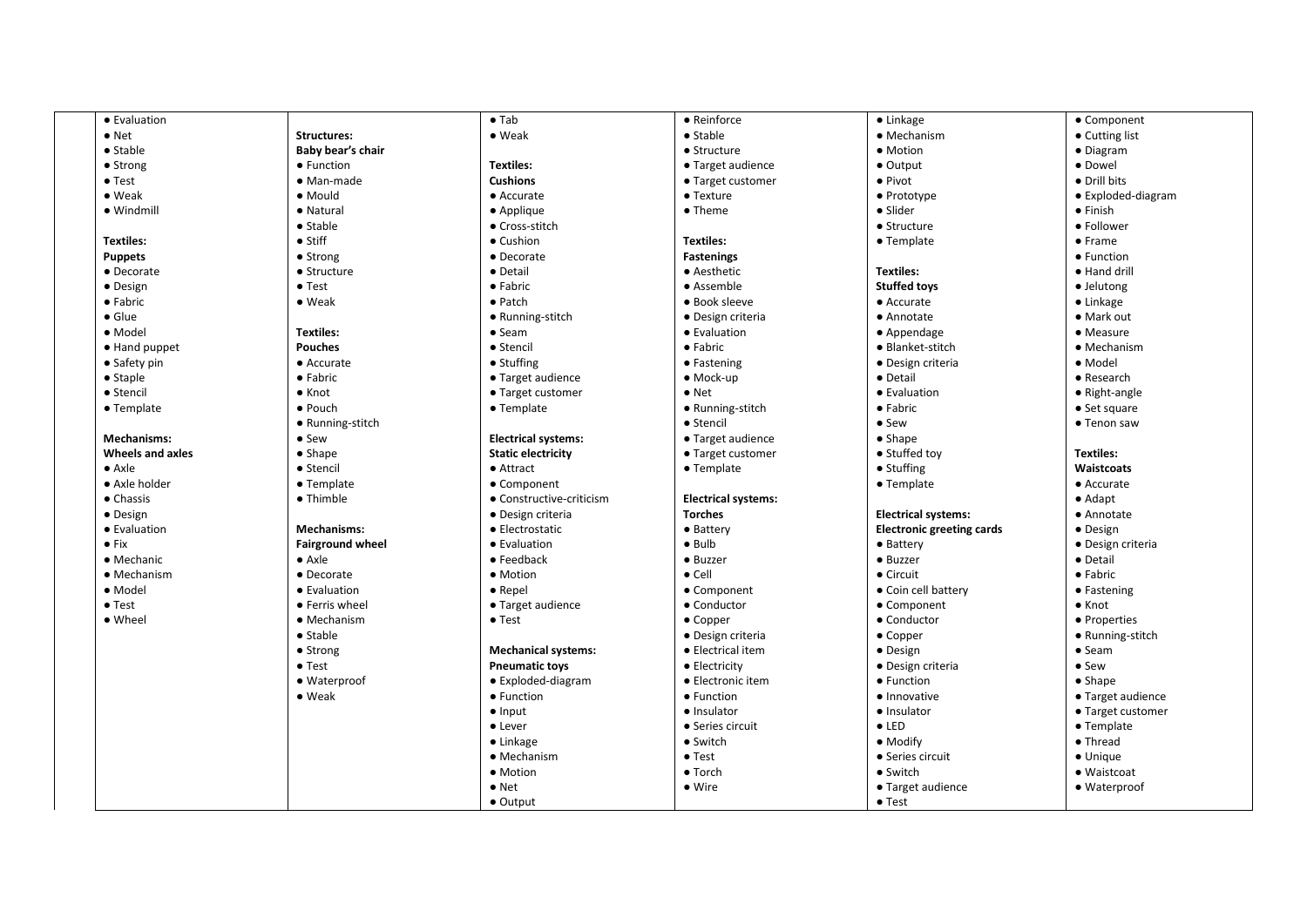| • Pivot                  |                              | $\bullet$ Wire            |                            |
|--------------------------|------------------------------|---------------------------|----------------------------|
| • Pneumatic system       | <b>Mechanical systems:</b>   | <b>Structures:</b>        | <b>Electrical systems:</b> |
| • Thumbnail sketch       | Making a slingshot car       | <b>Bridges</b>            | <b>Steady hand game</b>    |
|                          | • Aesthetic                  | • Abutment                | • Assemble                 |
| Digital world:           | • Air resistance             | $\bullet$ Accurate        | • Battery                  |
| <b>Electronic charms</b> | $\bullet$ Chassis            | • Arched bridge           | • Battery pack             |
| • Analogue               | · Design                     | • Beam bridge             | • Benefit                  |
| $\bullet$ Badge          | • Design criteria            | $\bullet$ Coping saw      | $\bullet$ Bulb             |
| $\bullet$ CAD            | • Function                   | • Evaluation              | · Bulb holder              |
| • Control                | • Graphics                   | $\bullet$ File            | · Buzzer                   |
| • Design requirements    | • Kinetic energy             | • Mark out                | • Circuit                  |
| • Develop                | • Mechanism                  | • Material properties     | • Circuit symbol           |
| • Digital                | $\bullet$ Net                | • Measure                 | • Component                |
| • Digital revolution     | • Structure                  | • Predict                 | • Conductor                |
| • Digital world          |                              | • Reinforce               | • Copper                   |
| $\bullet$ Display        | Digital world:               | • Research                | · Design                   |
| • Electronic             | <b>Mindful moments timer</b> | • Sandpaper               | · Design criteria          |
| • Electronic products    | • 2D                         | $\bullet$ Set square      | • Evaluation               |
| • Fasten                 | • Advantage                  | • Suspension bridge       | • Fine motor skills        |
| $\bullet$ Feature        | • Assemble                   | • Tenon saw               | • Fit for purpose          |
| • Function               | $\bullet$ Block              | $\bullet$ Test            | • Form                     |
| $\bullet$ Initiate       | • Brand identity             | • Truss bridge            | • Function                 |
| • Key features           | • Branding                   | $\bullet$ Wood            | • Gross motor skills       |
| $\bullet$ Layers         | $\bullet$ Bug                |                           | · Insulator                |
| $\bullet$ Loops          | $\bullet$ CAD                | Digital world:            | $\bullet$ LED              |
| • Micro: bit             | $\bullet$ Cheap              | <b>Monitoring devices</b> | • User                     |
| Monitor                  | • Clipart                    | $\bullet$ Alert           |                            |
| $\bullet$ Net            | • Coding                     | • Ambient                 | <b>Structures:</b>         |
| • Point of sale          | • Criteria                   | · Boolean                 | Playgrounds                |
| • Product                | $\bullet$ Debug              | • Consumables             | $\bullet$ Adapt            |
| • Product design         | • Design                     | • Decompose               | • Apparatus                |
| • Program                | • Develop                    | • Development             | • Bench hook               |
| • Sense                  | · Disadvantage               | • Device                  | $\bullet$ Cladding         |
| • Simulator              | • Ergonomic                  | • Duplicate               | $\bullet$ Coping saw       |
| • Smart wearables        | $\bullet$ Evaluate           | • Durable                 | • Design                   |
| $\bullet$ Stand          | $\bullet$ Form               | • Electronic              | · Dowel                    |
| • Technology             | • Function                   | · Inventor                | • Evaluation               |
| • Template               | • Instructions               | $\bullet$ Lightweight     | • Feedback                 |
| $\bullet$ Test           | $\bullet$ Join               | • Man-made                | $\bullet$ Idea             |
| $\bullet$ User           | $\bullet$ Logo               | • Manipulate              | · Jelutong                 |
|                          | $\bullet$ Loop               | • Manoeuvre               | • Landscape                |
|                          | · Mindfulness                | • Microplastics           | • Mark out                 |
|                          | · Model                      | • Model                   | • Measure                  |
|                          | $\bullet$ Net                | • Monitor                 | • Modify                   |
|                          | • Pause                      | • Monitoring device       | • Natural materials        |
|                          | • Process                    | • Moulded                 | • Plan view                |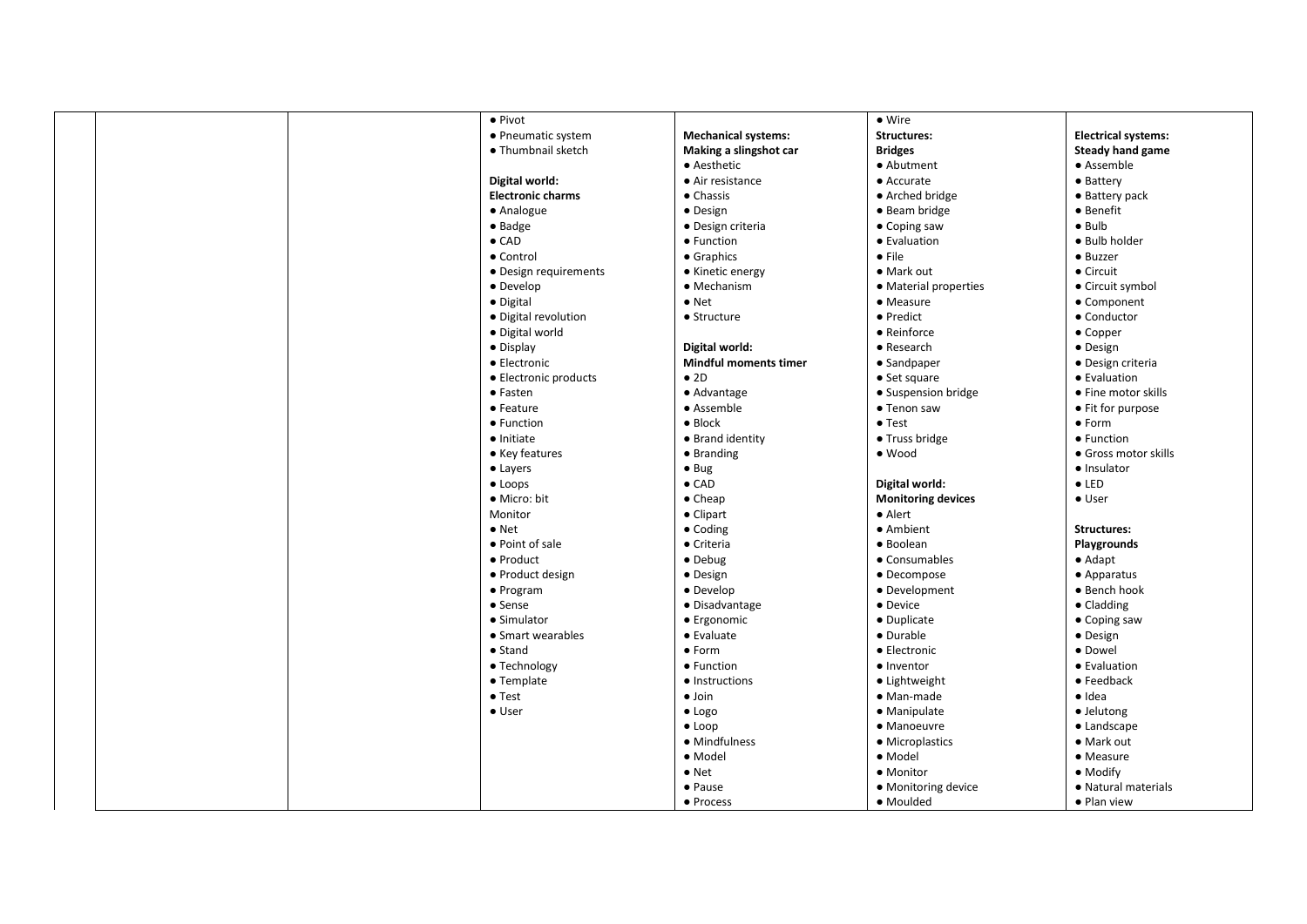|  |  | • Program          | • Plastic                 | · Playground               |
|--|--|--------------------|---------------------------|----------------------------|
|  |  | • Prototype        | · Plastic pollution       | · Prototype                |
|  |  | $\bullet$ Research | • Programming             | $\bullet$ Reinforce        |
|  |  | • Sketchpad        | comment                   | $\bullet$ Sketch           |
|  |  | • Template         | • Programming loop        | • Strong                   |
|  |  | $\bullet$ Test     | $\bullet$ Reformed        | $\bullet$ Structure        |
|  |  | $\bullet$ Timer    | $\bullet$ Replica         | $\bullet$ Tenon saw        |
|  |  | $\bullet$ User     | $\bullet$ Research        | • Texture                  |
|  |  | · Variable         | • Sensor                  | $\bullet$ User             |
|  |  |                    | • Strong                  | $\bullet$ Vice             |
|  |  |                    | · Sustainability          | $\bullet$ Weak             |
|  |  |                    |                           |                            |
|  |  |                    | • Synthetic               |                            |
|  |  |                    | $\bullet$ Thermometer     | Digital world:             |
|  |  |                    | • Thermoscope             | Navigating the world       |
|  |  |                    | $\bullet$ Value           | $\bullet$ 3D CAD           |
|  |  |                    | · Variable                | • Application (apps)       |
|  |  |                    | • Versatile               | · Biodegradable            |
|  |  |                    | $\bullet$ Water-resistant | $\bullet$ Boolean          |
|  |  |                    | · Workplane               | • Cardinal compass         |
|  |  |                    |                           | • Client                   |
|  |  |                    |                           | • Compass                  |
|  |  |                    |                           | • Concept                  |
|  |  |                    |                           | • Convince                 |
|  |  |                    |                           | • Corrode                  |
|  |  |                    |                           | $\bullet$ Duplicate        |
|  |  |                    |                           | • Environmentally friendly |
|  |  |                    |                           | • Equipment                |
|  |  |                    |                           | $\bullet$ Feature          |
|  |  |                    |                           | $\bullet$ Finite           |
|  |  |                    |                           |                            |
|  |  |                    |                           | • Function                 |
|  |  |                    |                           | • Functional               |
|  |  |                    |                           | • GPS tracker              |
|  |  |                    |                           | $\bullet$ If statement     |
|  |  |                    |                           | $\bullet$ Infinite         |
|  |  |                    |                           | • Investment               |
|  |  |                    |                           | · Lightweight              |
|  |  |                    |                           | $\bullet$ Loop             |
|  |  |                    |                           | · Manufacture              |
|  |  |                    |                           | · Materials (wood,         |
|  |  |                    |                           | metal, plastic etc.)       |
|  |  |                    |                           | • Mouldable                |
|  |  |                    |                           | · Navigation               |
|  |  |                    |                           | · Non-recyclable           |
|  |  |                    |                           | · Product lifecycle        |
|  |  |                    |                           | • Product lifespan         |
|  |  |                    |                           |                            |
|  |  |                    |                           | $\bullet$ Program          |